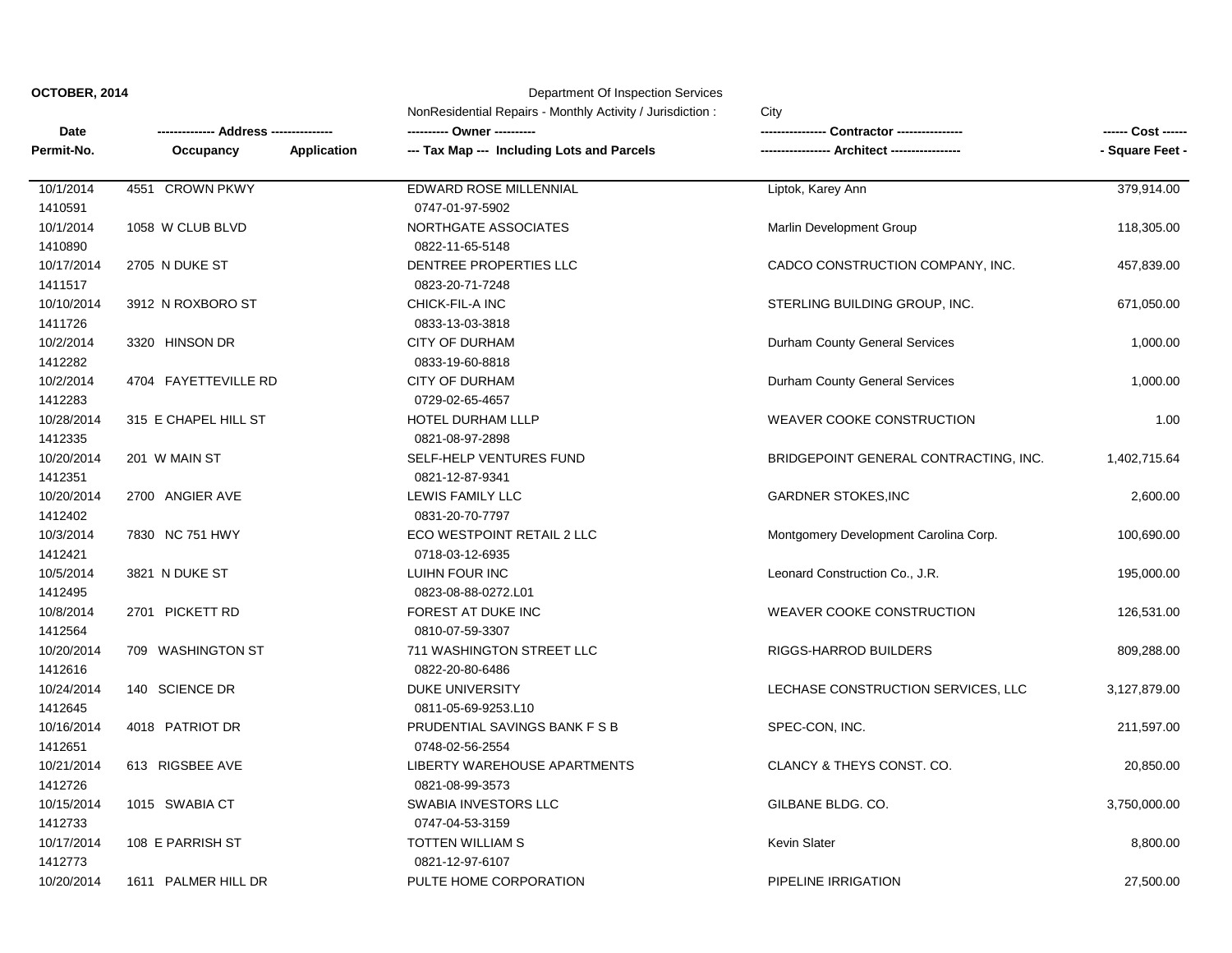**Date** NonResidential Repairs - Monthly Activity / Jurisdiction : City **-------------- Address --------------- ---------- Owner ---------- ---------------- Contractor ---------------- ------ Cost ------ Permit-No. Occupancy Application --- Tax Map --- Including Lots and Parcels ----------------- Architect ----------------- - Square Feet -** 1412778 0769-01-36-9442 10/24/2014 637 DAVIS DR LCFRE DURHAM KEYSTONE RILEY-LEWIS GEN CONTRACTORS, INC. 199,545.00 1412800 0747-03-00-9574.DW 10/7/2014 6350 QUADRANGLE DR PROPERTY RESERVE INC SPEC-CON, INC. 127,211.70 1412859 0708-02-66-6865 10/27/2014 308 W MAIN ST RADCLIFFE BARRY LEE STREET CONSTRUCTION CO 42,578.00 1412865 0821-08-87-8526 10/30/2014 1912 T W ALEXANDER DR TKC II LLC RENTENBACH CONSTRUCTORS 392,926.00 1412867 0758-01-19-7118 10/8/2014 124 SCIENCE DR DUKE UNIVERSITY LECHASE CONSTRUCTION SERVICES, LLC 490,554.00 1412899 0811-05-69-9253.L10 10/16/2014 2919 FAYETTEVILLE ST AMAC PROPERTY LLC Sheila King Sheila King 1,200.00 1412923 0820-12-75-7724 10/13/2014 404 HUNT ST MEASUREMENT BUILDING LLC RIGGS-HARROD BUILDERS 246,088.00 1412939 0821-08-89-6065 10/5/2014 4301 BEN FRANKLIN BLVD GLO PROPERTY LLC CADCO CONSTRUCTION COMPANY, INC. 338,943.00 1412972 0833-01-16-2327.000 10/16/2014 2504 S TRICENTER BLVD CLPF RESEARCH CENTER LLC Brookwood Construction, LLC 88,460.00 1412973 0739-04-41-4048 10/23/2014 101 CITY HALL PLZ CITY CONSTRUCTION-DURHAM CITY OF DURHAM BALFOUR BEATTY CONSTRUCTION-DURHAM BRANCH 4,456,000.00 1412974 0821-05-97-9539 10/1/2014 4301 BEN FRANKLIN BLVD GLO PROPERTY LLC CADCO CONSTRUCTION COMPANY, INC. 2,000.00 1412987 0833-01-16-2327.000 10/10/2014 3450 PAGE RD AVH BETHPAGE LLC Sammax Contracting L.L.C. 26,598.00 1412990 0758-03-12-8622 10/10/2014 3452 PAGE RD AVH BETHPAGE LLC Sammax Contracting L.L.C. 9,400.00 1412991 0758-03-12-8622 10/10/2014 3454 PAGE RD AVH BETHPAGE LLC Sammax Contracting L.L.C. 7,569.00 1412992 0758-03-12-8622 10/10/2014 3456 PAGE RD AVH BETHPAGE LLC Sammax Contracting L.L.C. 31,279.00 1412993 0758-03-12-8622 10/10/2014 3458 PAGE RD AVH BETHPAGE LLC Sammax Contracting L.L.C. 63,168.00 1412994 0758-03-12-8622 10/10/2014 3460 PAGE RD AVH BETHPAGE LLC SAMMAGE AND SAMMAX Contracting L.L.C. 8,904.00 1412995 0758-03-12-8622 10/10/2014 3462 PAGE RD AVH BETHPAGE LLC Sammax Contracting L.L.C. 9,438.00 1412996 0758-03-12-8622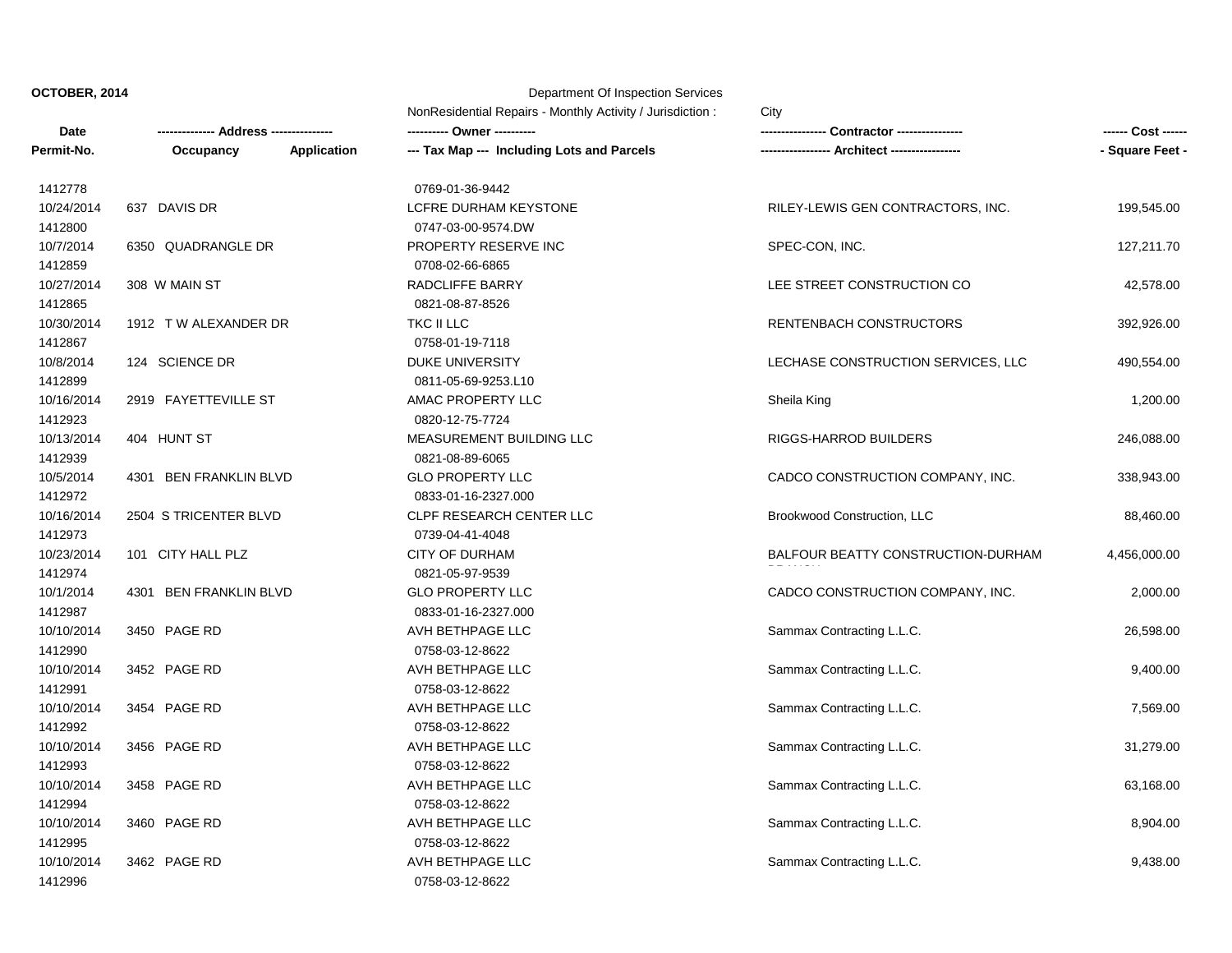**Date** NonResidential Repairs - Monthly Activity / Jurisdiction : City **-------------- Address --------------- ---------- Owner ---------- ---------------- Contractor ---------------- ------ Cost ------ Permit-No. Occupancy Application --- Tax Map --- Including Lots and Parcels ----------------- Architect ----------------- - Square Feet -** 10/10/2014 3464 PAGE RD AVH BETHPAGE LLC Sammax Contracting L.L.C. 27,145.00 1412997 0758-03-12-8622 10/10/2014 3466 PAGE RD AVH BETHPAGE LLC Sammax Contracting L.L.C. 15,315.00 1412998 0758-03-12-8622 10/10/2014 3468 PAGE RD AVH BETHPAGE LLC Sammax Contracting L.L.C. 20,187.00 1412999 0758-03-12-8622 10/10/2014 3470 PAGE RD AVH BETHPAGE LLC Sammax Contracting L.L.C. 49,354.00 1413000 0758-03-12-8622 10/28/2014 4022 STIRRUP CREEK DR HANOVER ACQUISITION 5 LLC BPG MANAGEMENT CO-NC, LLC 161,759.50 1413036 0748-02-68-3445 10/9/2014 401 CHAPEL DR DUKE UNIVERSITY ROMEO GUEST ASSOC. INC 50,938.00 1413039 0811-05-69-9253.L10 10/2/2014 4819 NC 55 HWY WENDYS INTERNATIONAL INC QUALIFIED BUILDERS INC 1,000.00 1413077 0738-03-02-9731 10/20/2014 6910 FAYETTEVILLE RD SOUTHPOINT MALL LLC K & B Refacers Inc. 20,000.00 1413083 0718-04-64-7016.SPL 10/30/2014 4711 HOPE VALLEY RD REGENCY CENTERS INC INCLINE CONST., INC. 36,279.00 1413090 0719-01-20-9101 10/31/2014 430 DAVIS DR KEYSTONE 430 LL LLC SPECTRA BUILDERS INC. 34,890.00 1413120 0747-03-03-2409.SPL 10/24/2014 300 E MAIN ST 302 WEST MAIN STREET LLC W.L. BISHOP CONSTRUCTION CO 28,900.00 1413142 0831-09-06-0560 10/23/2014 101 CITY HALL PLZ CITY OF DURHAM BALFOUR BEATTY CONSTRUCTION-DURHAM BRANCH 570,000.00 1413143 0821-05-97-9539 10/21/2014 4615 UNIVERSITY DR CORIUM LLC GRIFFIN, D.H., WRECKING 28,000.00 1413167 0810-17-02-6549 10/23/2014 303 RESEARCH DR DUKE UNIVERSITY DUKE UNIVERSITY HEALTH SYSTEM, INC. 352,290.00 1413182 0811-05-69-9253.L10 10/17/2014 2701 PICKETT RD FOREST AT DUKE INC WEAVER COOKE CONSTRUCTION 5,000.00 1413184 0810-07-59-3307 10/31/2014 433 W MAIN ST 433 W MAIN STREET ASSOCIATES SHELCO, INC (RAL OFFICE) 469,700.00 1413188 0821-08-87-0943 10/23/2014 5107 SOUTHPARK DR TICON PROPERTIES LLC GATEWAY BUILDING COMPANY 296,932.00 1413189 0718-02-66-9575 10/24/2014 6910 FAYETTEVILLE RD SOUTHPOINT MALL LLC Sachse Construction and Development Company 89,000.00 1413204 0718-04-64-7016.SPL 10/20/2014 3710 UNIVERSITY DR SOUTH SQUARE ONE LLC Couture, Donald E. 28,733.30